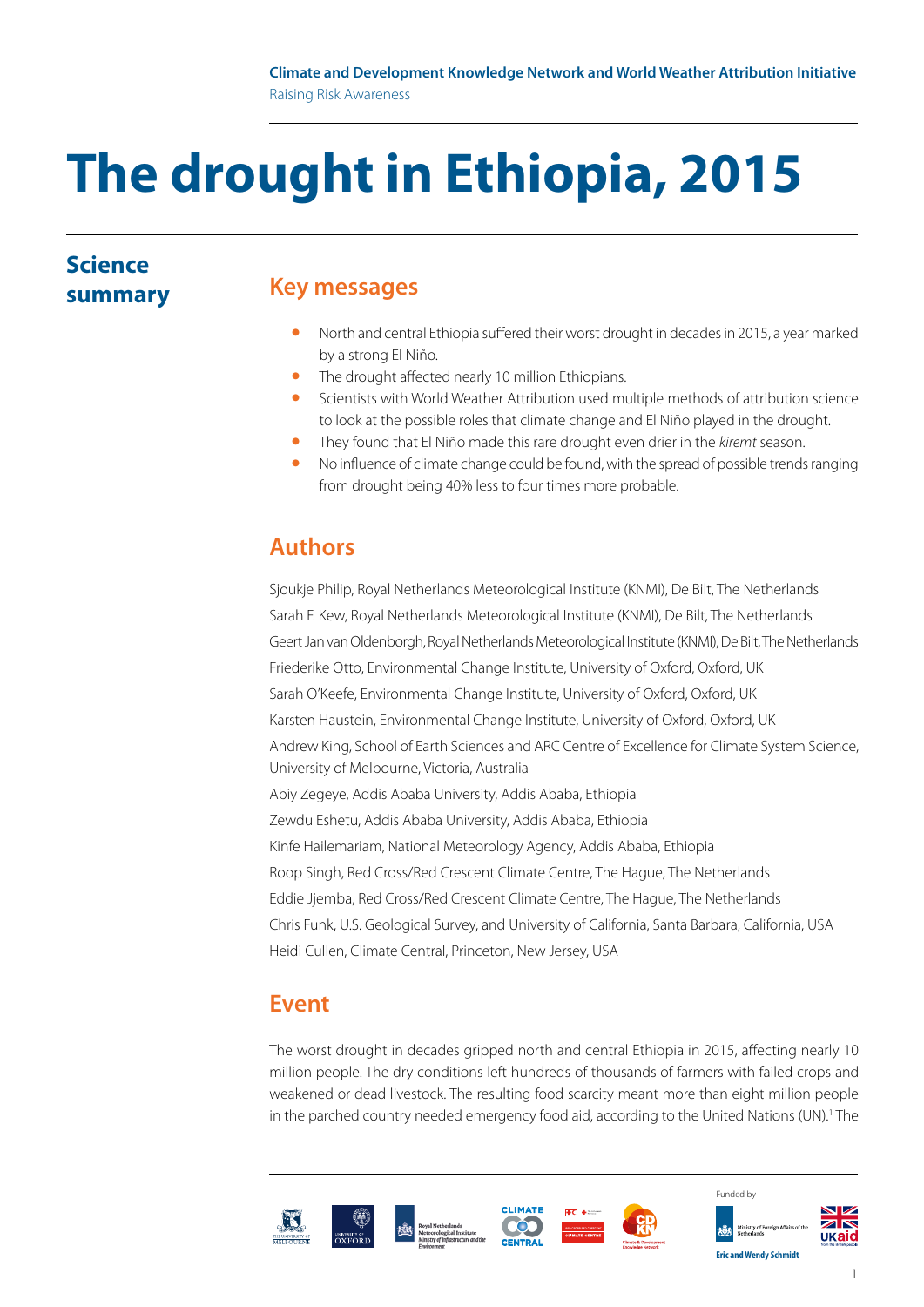magnitude of the devastation to Ethiopia led the UN's Allahoury Diallo to declare that the "drought is not just a food crisis – it is, above all, a livelihood crisis."2

Signs of trouble began to surface early in the year. Farmers waited for the *belg* rains that generally occur between February and May in the central and eastern parts of the country (Figures 1, 2 and 3). About 10% of the Ethiopian population is completely dependent on this season to provide rainfall for crops and pastures.<sup>3</sup> But in 2015, after a false start, the *belg* rains came a month late in northern and central Ethiopia.

What also arrived was a particularly strong El Niño, associated with the warming of equatorial waters in the Pacific Ocean. The effects of El Niño play out in different ways across the planet. In Ethiopia, El Niño can lead to drier conditions, mainly in the north-western part of the country, affecting the rainy season known as *kiremt* that occurs in June–September. In a normal year, the kiremt rains account for 50–80% of annual rainfall.<sup>4</sup> But in 2015, the kiremt season was delayed and the rains were erratic and below average. From February to August 2015, the northern-central and some eastern parts of the country received only 500 mm of rainfall, a deficit of 167 mm from the long-term average (Climate Hazards Group Infrared Precipitation with Stations, CHIRPS). Only half to three quarters of the rainfall expected was received from February to September.<sup>5</sup>

In a world warmed by human-induced climate change, droughts are expected to become more common and more severe in some parts of the world. Is this region one of these?

### **Analysis**

Given the extreme nature of the 2015 drought in Ethiopia, scientists with Climate Central, the Royal Netherlands Meteorological Institute (KNMI)[,](http://www.knmi.nl/index_en.html) th[e](http://www.eci.ox.ac.uk/) University of Oxford and the University of Melbourne – as part of the World Weather Attribution (WWA) partnership, which also includes the Red Cross/Red Crescent Climate Centre – conducted an analysis to determine whether climate change played a role in this drought. The influence of El Niño was also analysed.

Researchers looked at the dry central to northern region of the country (Figure 1), basing the boundaries on the homogeneity of rainfall and topography. They studied the more reliable data from 1960 to 2015 (data from before 1960 are considered less reliable), focusing on February– September during which almost all rain falls.

To assess the extent to which the Ethiopian drought of 2015 was linked to human-induced climate conditions, the WWA team conducted independent assessments with three peer-reviewed approaches that use: (1) statistical analyses of historical observational datasets, (2) data from global climate models, and (3) a large ensemble of simulations of possible weather scenarios with a global climate model. Analysing the event using numerous methods provides a means to assess confidence in the results.

The set of global climate models used in this analysis were EC-Earth, weather@home and Climate Model Intercomparison Project Phase 5 (CMIP5). The coupled general circulation model EC-Earth's analysis<sup>6</sup> was applied to 16 ensembles based on CMIP5 (1861-2005) and RCP85 (2006-2100) scenarios protocol. Weather@home, an atmosphere-only general circulation model, provided weather simulations under observed climate conditions (sea-surface temperatures and sea-ice conditions), as well as simulations without human-induced climate change. CMIP5 is the multi-model ensemble prepared for the Intergovernmental Panel on Climate Change (IPCC) *Fifth Assessment Report*.







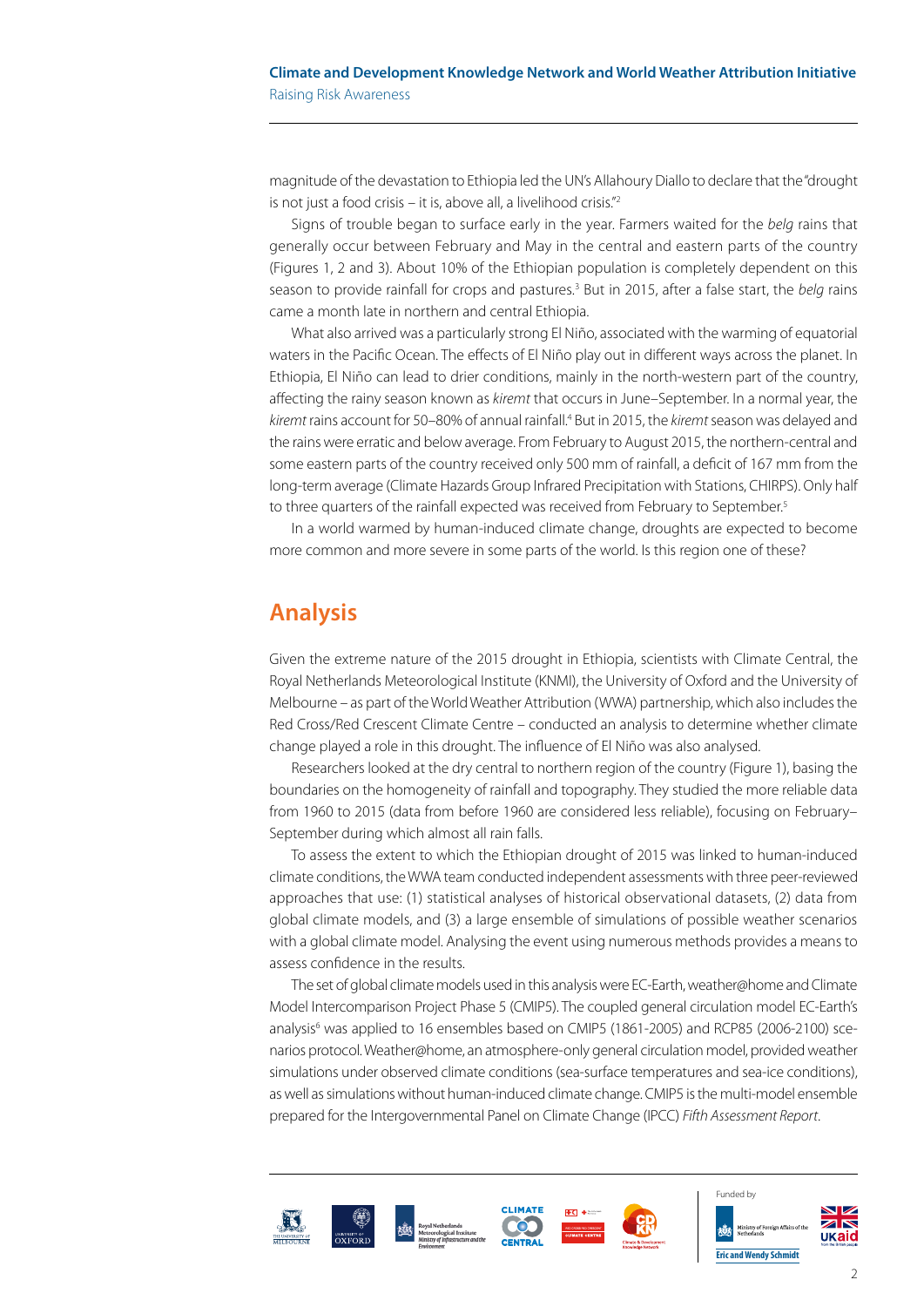**Figure 1. Map showing area of analysis, north-eastern Ethiopia, 8°–13°N, 38°–43°E. Anomaly in precipitation (CHIRPS, over 1981-2010 climatology) averaged over February–September 2015.7**







**Figure 3. Time series of daily rainfall for 2015 in northern and central Ethiopia, 8°–13°N, 38°–43°E. Anomaly in precipitation (CHIRPS), compared to the 1981-2010 climatology (red: drier, blue: wetter).9**



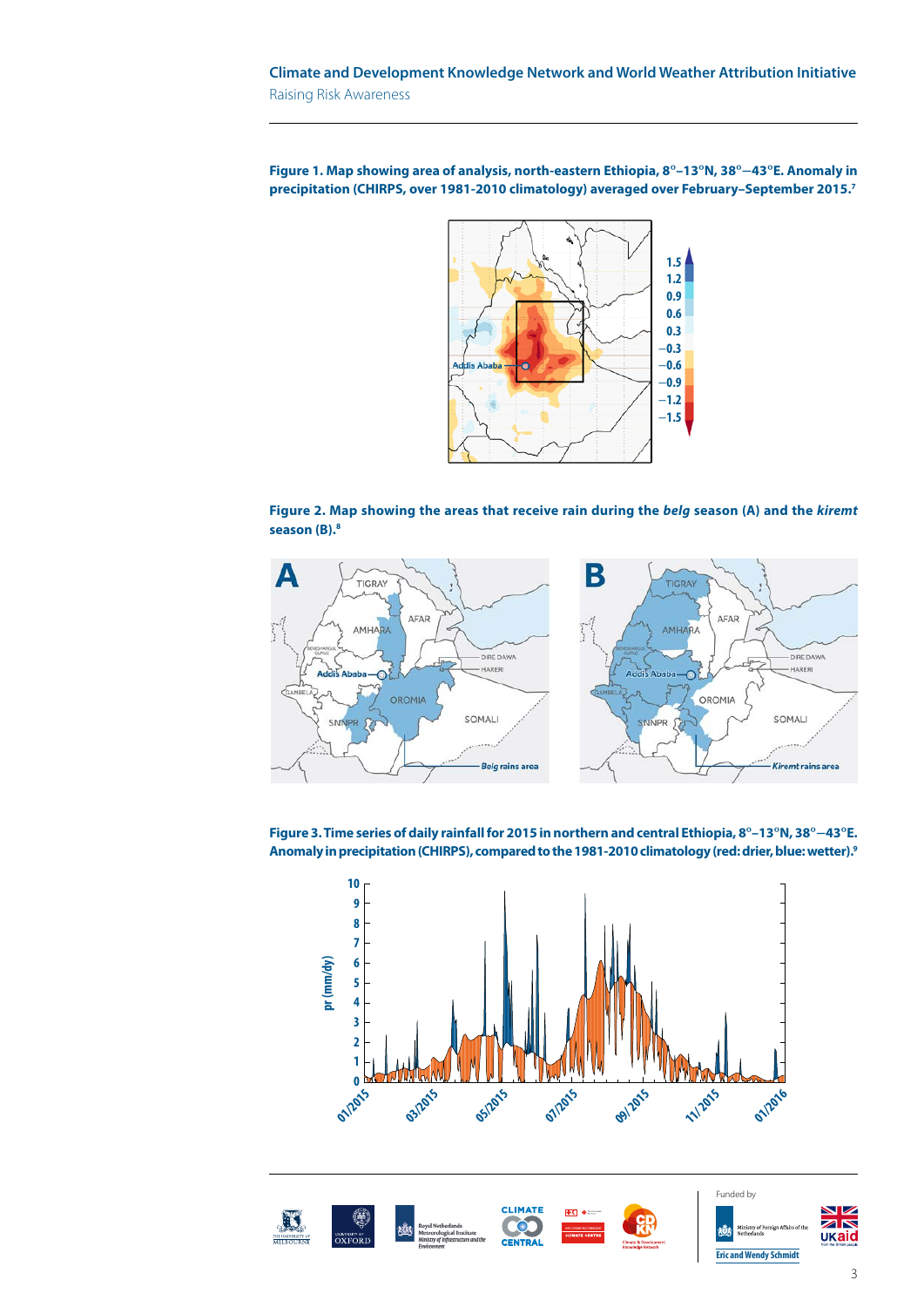Two key outputs from these analyses were determining the return period of the February– September precipitation amount, and examining how the likelihood of the event has changed due to global warming. For the observational data and EC-Earth model, this was explored by fitting the precipitation data to a Gaussian distribution. For the weather@home and CMIP5 models, the return times are directly estimated in the current climate and in a counterfactual climate without human influence. The ratio of the resulting frequency of occurrence of such a drought event today compared with the past (before there was a strong human influence on the climate system) measures the extent to which climate change has affected the likelihood of the event.

## **Results**

The observed 2015 drought was an extremely rare event that is expected to happen in the central to north-eastern parts of Ethiopia only about once every few hundred years (best estimate 260 years, lowest estimate 60 years, according to the 95% confidence interval [CI], based on the gridded CenTrends dataset extended with CHIRPS, mainly satellite data in 2015) in the current climate. The longest return periods are in the south-western region of the study area. The return period at the station in Addis Ababa, however, was found to be only three years (95% CI: two to five years). This disparity with the gridded CenTrends dataset may result from one or more of a few possible reasons, including scarcity of station data, different characteristics of point data and area-averaged data, and small-scale variability within the study area. Using the regression between El Niño (NINO3.4 index) and the precipitation series to subtract the influence of El Niño from the observational data suggested that the 2015 drought was exceptional and enhanced by El Niño. Without El Niño, the event would likely have been wetter, with results indicating a return period of 80 years (lowest estimate 20 years, 95% CI) instead of the actual 260 years (lowest estimate 60 years, 95% CI).

The story is more complex when it comes to the role of human-induced climate change in the 2015 extreme drought. Overall, the climate models used indicated a wide spread of results regarding the possible influence of climate change. The EC-Earth model analysis indicated a non-significant drying trend, with a risk ratio between now and 1960 of 1.4 (95% CI: 0.9–1.9). The weather@home simulations painted different pictures for the *belg* and *kiremt* rainy seasons. The *belg* season showed no significant change in likelihood of such drought events due to human-induced climate change or sea surface temperatures. During the *kiremt* season, and concomitantly also for the joint season *belg–kiremt*, simulations indicated that human-induced climate change did increase the frequency of such an event. For example, a once in 100 years joint-season event in the world today was simulated as a once in over 230 years event in a world without human-induced climate change. Analysis of the CMIP5 ensemble indicated a return period of the drought of about 30 years, with no difference in frequency from pre-industrial times. Overall, the trends in droughts in the models between the current and pre-industrial climate ranged from a factor of 1.7 **less** likely to 4 times **more** likely. While these model results are statistically compatible with gridded observations (due to the large spread of possible trends from gridded observations ranging from a factor five decrease to a factor 10 increase in likelihood), they are not compatible with each other, which implies that the differences are not only due to natural variability, but also due to model spread, which has been taken into account in the final uncertainty range. As this range encompasses no change, the drought cannot be attributed to climate change.









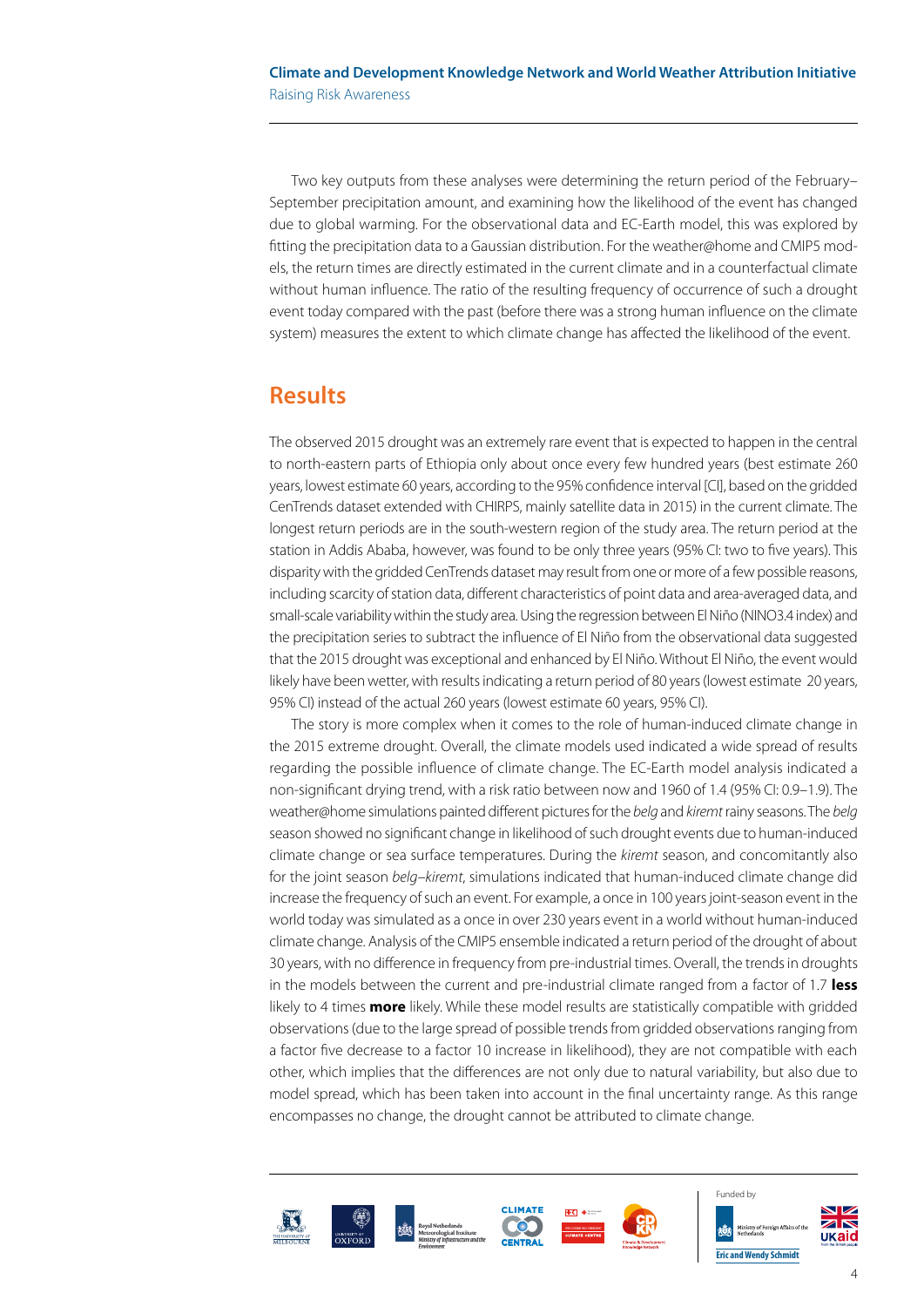# **Exposure and vulnerability**

In December 2016, the Government of Ethiopia and the UN jointly released a *Humanitarian requirements document* (HRD)10 calling for emergency assistance for 10.2 million people, in addition to the 7.9 million people under routine support from the national social safety net programme, Productive Safety Net Programme (PSNP).<sup>11</sup> Beyond total precipitation deficits, both the timing and the spatial distribution of rainfall impacted livelihood activities, such as agriculture and pastoralism.<sup>12</sup> In 2016, many parts of central and northern Ethiopia were reported to be in Integrated Phase Classification Phase 3 of food insecurity – the 'acute crisis' phase.<sup>13</sup> In the most affected areas, over 75% of crop production was reported lost, one million livestock were reported to have died, 1.7 million people are estimated to experience moderate to acute malnutrition (MAM) and 435,000 people are estimated to experience severe acute malnutrition (SAM).<sup>14</sup> The Government of Ethiopia and the international humanitarian community mobilised to meet emergency needs, including provision of water, sanitation and hygiene, food and nutrition.

Ethiopia is one of the fastest-growing economies in Africa, with an average economic growth rate of 10.8% per annum between 2003 and 2015.<sup>15</sup> In parallel, over a similar period, the number of Ethiopians living in extreme poverty dropped by 22 percentage points, reducing from 55.3% in 2000 to 33.5% in 2011. The Government of Ethiopia is currently implementing the second phase of its Growth and Transformation Plan in an effort to further advance these strong trends.<sup>16</sup> In addition, in collaboration with longstanding development partners, the Government of Ethiopia has implemented the PSNP since 2005. The PSNP uses food and cash transfers to help households overcome food deficits to improve overall food security. As of 2017, the programme has entered its fourth phase and serves 7.997 million food-insecure people each year.17 During the 2015-2016 drought, the PSNP continued to provide cash transfers to clients and extended cash transfers into the Somali region. While food transfers were delayed, cash transfers were increased to fill the gap. In addition, the PSNP suspended infrastructure requirements in some areas because of the drought conditions.

Despite its impacts, with the current drought estimated to be most likely a one in several hundred years event (a rarity that would place significant strains on most public services), the lower impact of this drought compared to those in 1984 and 1973 is a testament to the advances being made in improving the resilience of Ethiopians to climate shock and stresses.









Funded by **Eric and Wendy Schmidt**

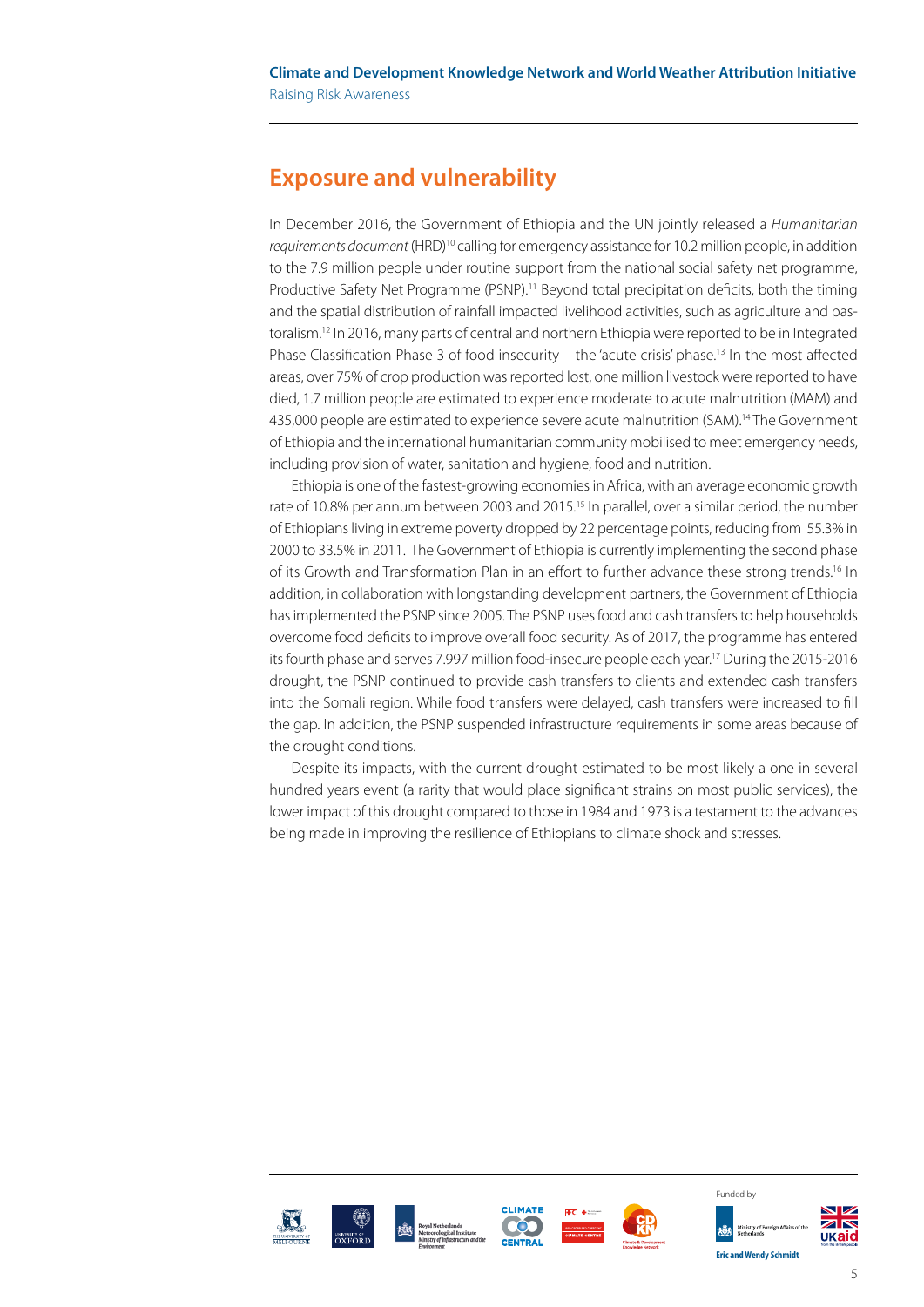#### **Climate and Development Knowledge Network and World Weather Attribution Initiative** Raising Risk Awareness

| <b>Variable</b>           | Precipitation                                                                                                                                                                                                                                                           |
|---------------------------|-------------------------------------------------------------------------------------------------------------------------------------------------------------------------------------------------------------------------------------------------------------------------|
| <b>Event definition</b>   | Feb–Sept 2015, which combines the belg (Feb–May) and kiremt (June–Sept)<br>rainy seasons                                                                                                                                                                                |
| <b>Domain</b>             | Central to north-eastern Ethiopia, 8°–13°N, 38°–43°E                                                                                                                                                                                                                    |
| <b>Observational data</b> | Two gridded precipitation datasets:<br>CenTrends, 1960-2014<br><b>CHIRPS, 2015</b><br>Station data (Addis Ababa, Alem Ketema, Combolcha)                                                                                                                                |
| <b>Models used</b>        | EC-Earth 2.3 model, at T159, about 125-km resolution<br>weather@home (50-km resolution)<br>CMIP5 multi-model ensemble<br>HadGEM3A (considered but not used)                                                                                                             |
| <b>Results</b>            | El Niño enhanced the drought, making a rare event (1 in 80 years) even more<br>rare (1 in several hundred years), according to correlations in the observa-<br>tions. The models and observations do not show conclusive results on the<br>influence of climate change. |

#### **Summary of key scientific parameters**